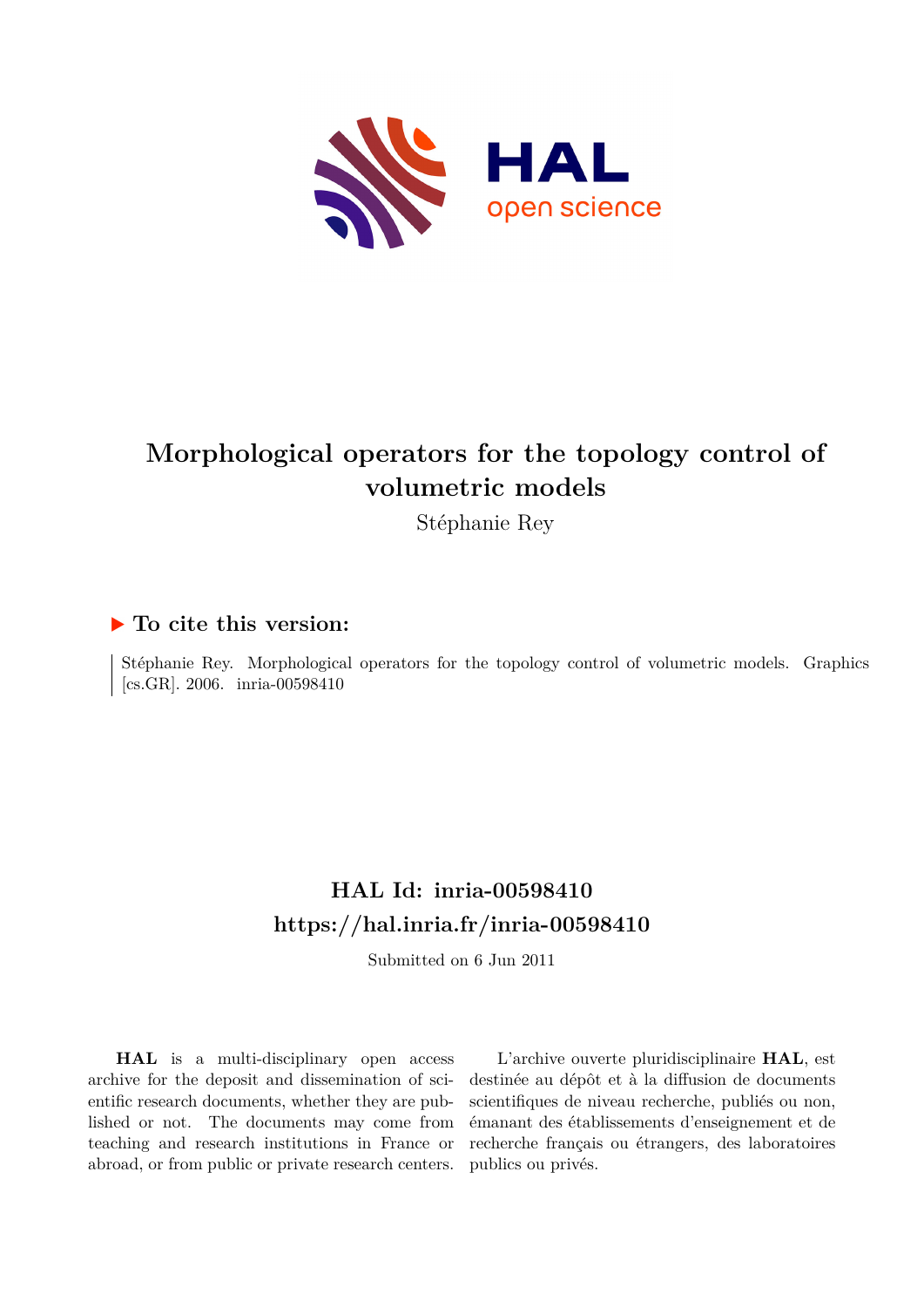Evasion - Laboratoire GRAVIR INRIA Rhône-Alpes ZIRST 655 avenue de l'Europe Montbonnot 38334 Saint Ismier Cedex

# Training period report

### Morphological operators for the topologic control of volumic models



Stéphanie Rey Second year training period ENSIMAG from july 10th 2006 to septembre 1st 2006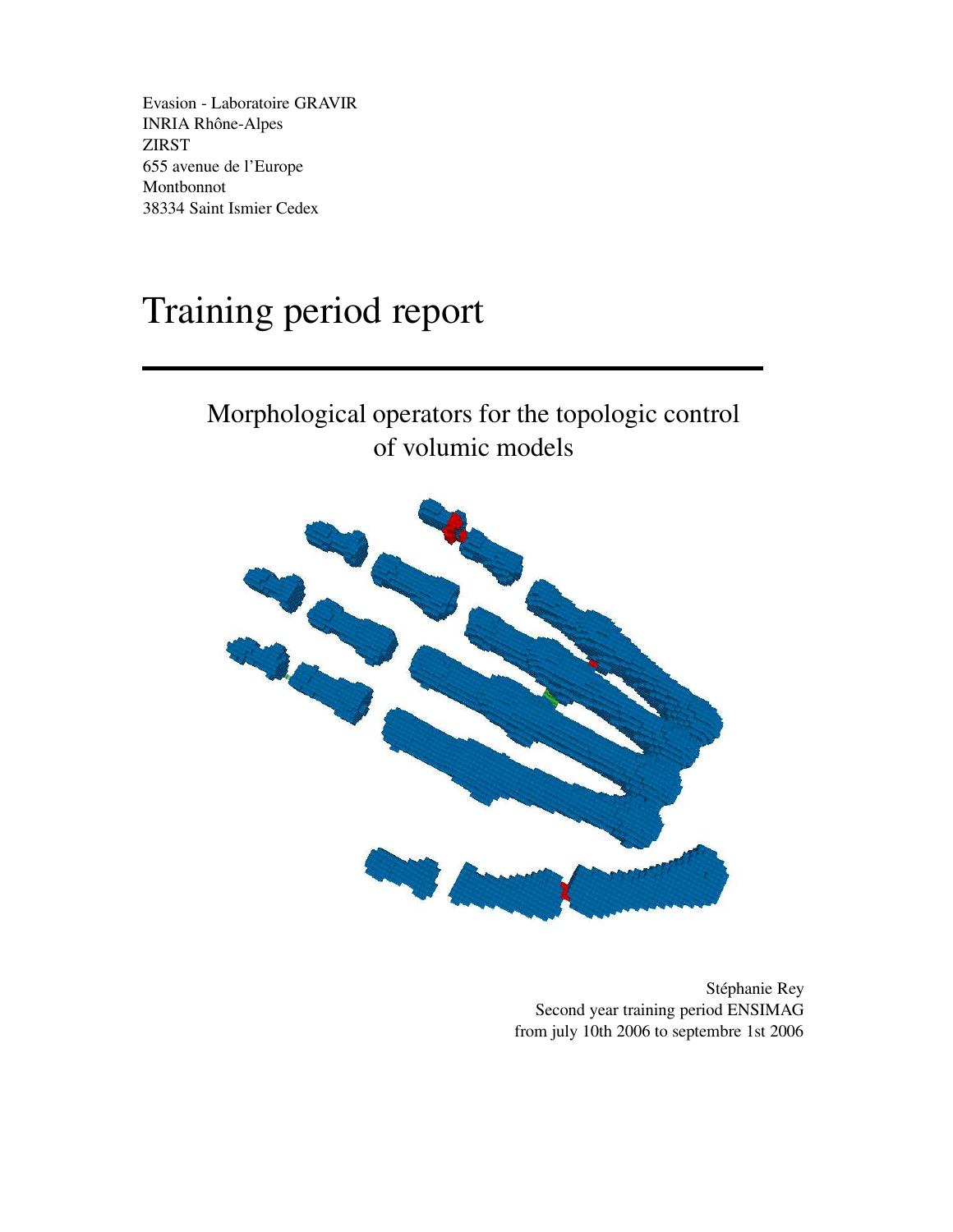# **Contents**

| $\mathbf 1$ |     | <b>Training period context</b>                                                              | 3                        |
|-------------|-----|---------------------------------------------------------------------------------------------|--------------------------|
|             | 1.1 |                                                                                             | 3                        |
|             | 12  |                                                                                             | 3                        |
|             | 1.3 |                                                                                             | $\overline{\mathcal{A}}$ |
|             | 1.4 |                                                                                             | 4                        |
| 2           |     | The project                                                                                 | 5                        |
|             | 2.1 | The global project : Repair of meshings $\dots \dots \dots \dots \dots \dots \dots \dots$   | 5                        |
|             | 2.2 |                                                                                             | 6                        |
|             |     | 2.2.1                                                                                       | 6                        |
|             |     | Detection of the sets that modified the topology of the object $\dots \dots$<br>2.2.2       | 7                        |
|             |     | The 3D viewer and the user's selection $\ldots \ldots \ldots \ldots \ldots \ldots$<br>2.2.3 | -8                       |
|             | 2.3 |                                                                                             | 11                       |
| 3           |     | <b>Assessment</b>                                                                           | 12                       |
|             | 3.1 |                                                                                             | 12                       |
|             | 3.2 |                                                                                             | 12                       |
|             |     | <b>Conclusion</b>                                                                           | 13                       |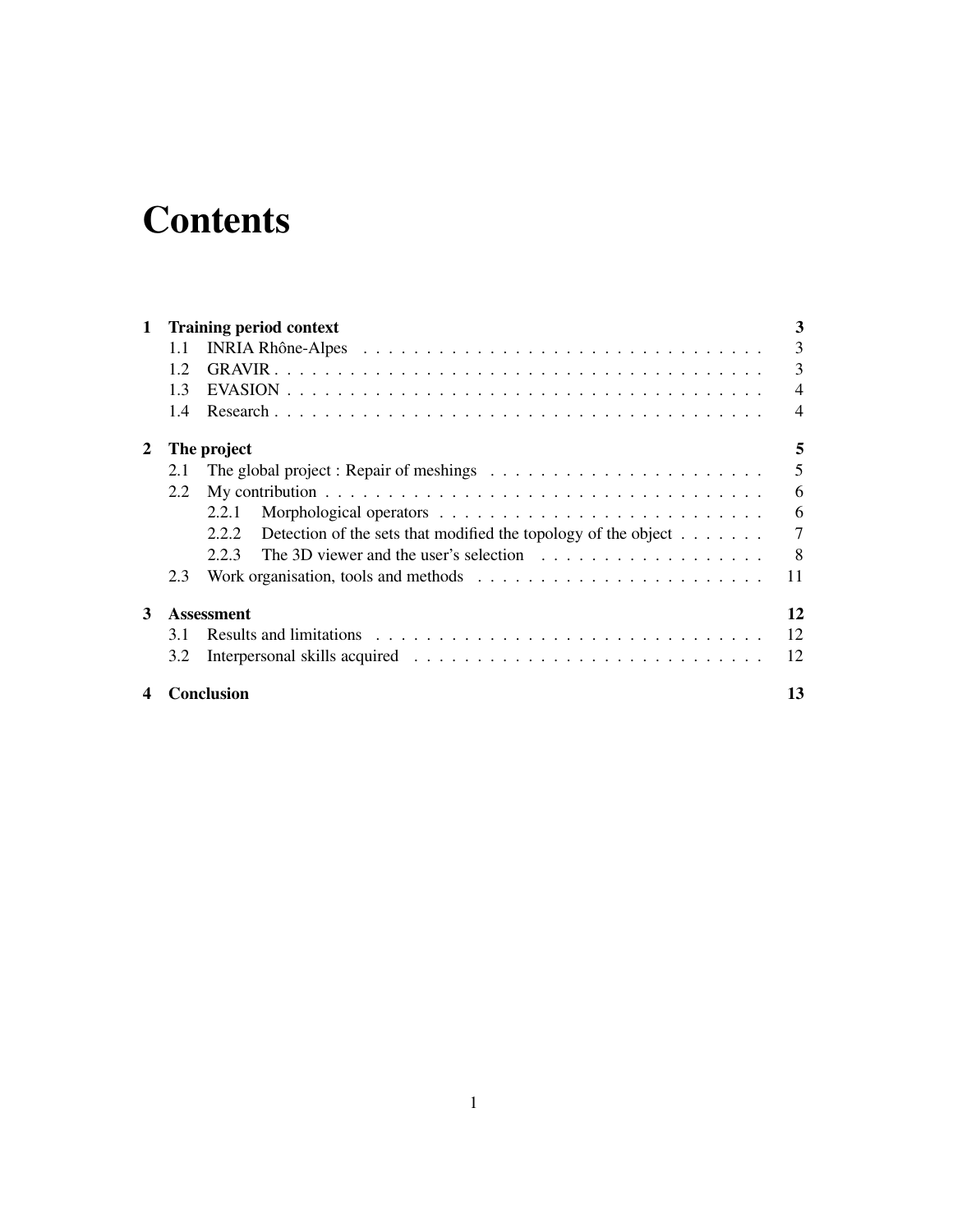# **List of Figures**

| 2.1 Discrete membrane shrinking of the Utah teapot $[3]$                               | $\overline{5}$ |
|----------------------------------------------------------------------------------------|----------------|
| 2.2 Morphological operators : erosion (left) and dilation (right) $\dots \dots \dots$  | -6             |
| 2.3 Morphological operators : opening (left) and closing (right)                       | - 6            |
|                                                                                        |                |
|                                                                                        |                |
| 2.6 Results after one operation (opening+closing) (b), one selection (c), deletion (d) |                |
|                                                                                        |                |
|                                                                                        |                |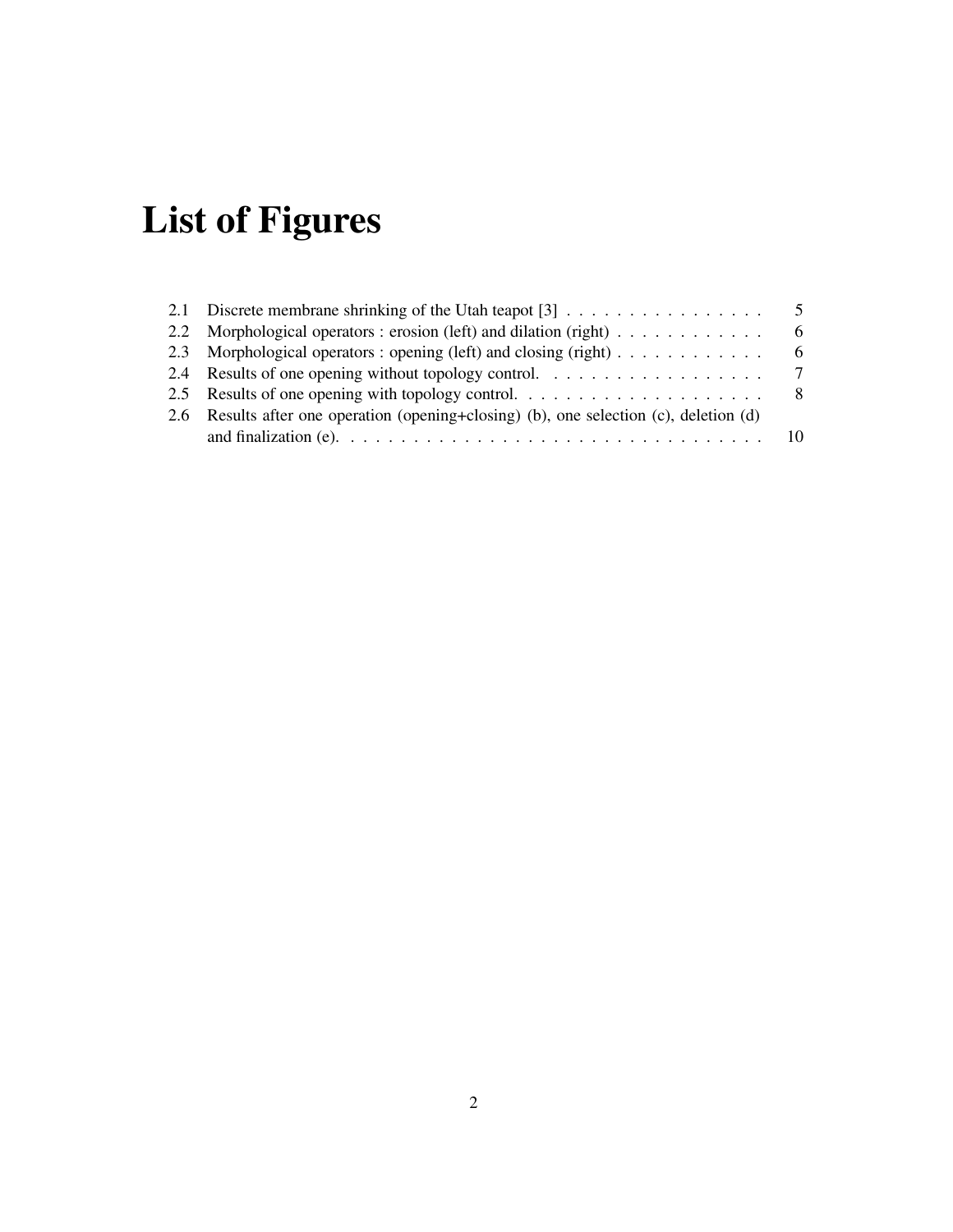## **Training period context**

#### **1.1 INRIA Rhône-Alpes**

INRIA is the French National Institute for Research in Computer Science and Control. It is a public scientific and technological institute operating under the auspices of the Ministry of Research and the Ministry of Economy, Finance and Industry. Created in december 1992, INRIA Rhône-Alpes research unit is one of the six INRIA research units. INRIA Rhône-Alpes contains hosts about 500 people. It is located in four areas : Inovallée of Meylan-Montbonnot, Grenoble University and Lyon Technopole (Lyon-Gerland and la Doua). INRIA Rhône-Alpes carries out its activities in tight collaboration with public and private laboratories, both national and international. These activities are organized around five research themes:

- 1. 1. Communicating systems
- 2. 2. Cognitive systems
- 3. 3. Symbolic systems
- 4. 4. Numerical systems
- 5. 5. Biological systems

#### **1.2 GRAVIR**

GRAVIR is a laboratory carrying out research in computer graphics, vision and robotics. GRAVIR is located in Montbonnot, near Grenoble, France and hosts PhD students, post-doctoral fellowsand invited scientists GRAVIR is part of the IMAG federation, whose name is IMAG. This federation is made of the following laboratories: CLIPS, GRAVIR, ID, LEIBNIZ, LMC, LSR, TIMC and VERIMAG. The two scientific universities of Grenoble (Institut National Polytechnique de Grenoble, Université Joseph Fourier together with the two national research centers CNRS and INRIA have joined their forces in order to build a center of excellence focused on

1. virtual reality ; rendering, image synthesis, interaction in virtual environment (Artis, Evasion, I3D)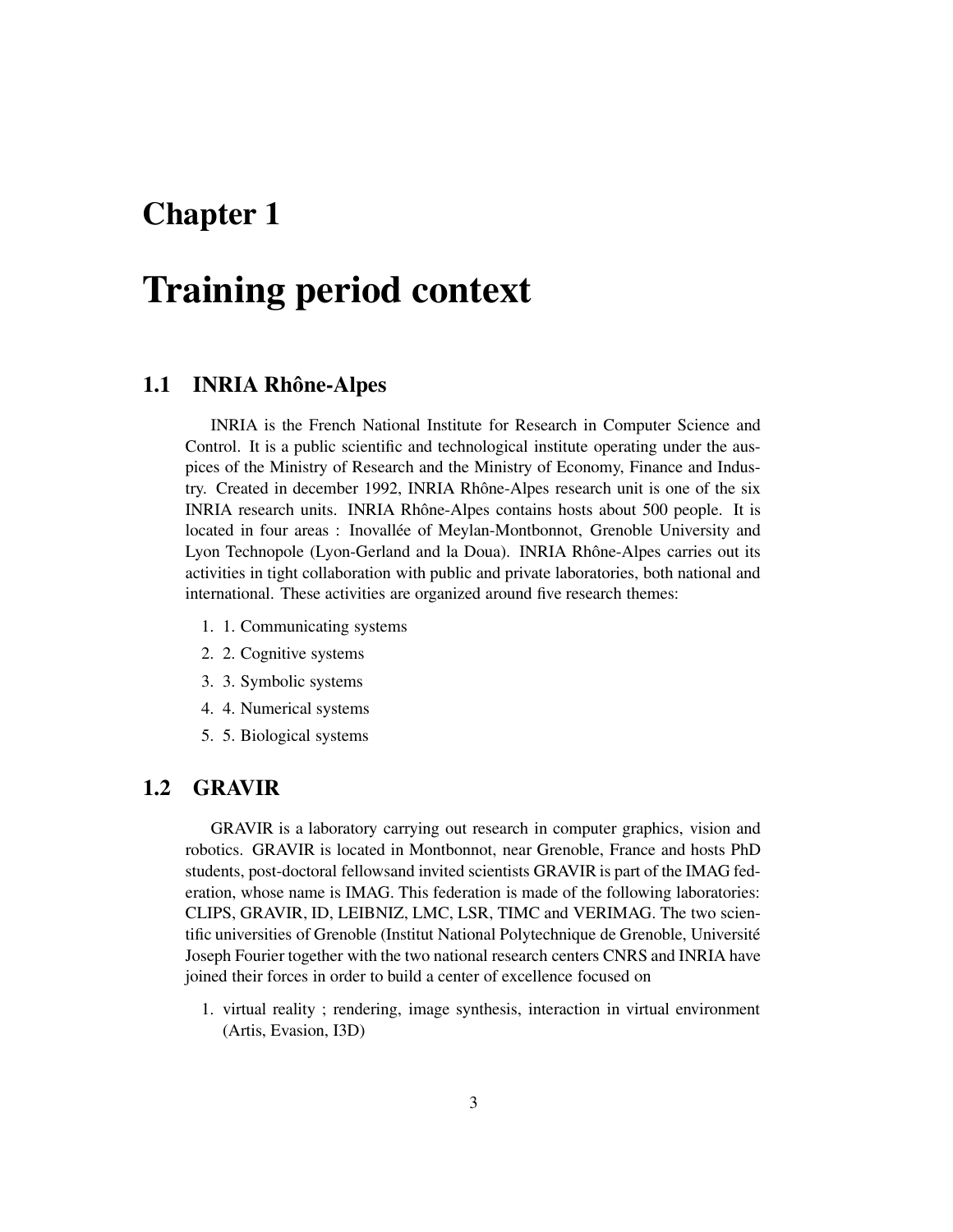- 2. computer vision : 3D modelling from images, modelling for recognition in images and video, augmented reality and interaction, ( Lear, Movi , Prima)
- 3. motion and animation ; trajectory planning, motion perception and modelling, simulation (Emotion, Evasion).

#### **1.3 EVASION**

The EVASION team of GRAVIR laboratory (CNRS, INPG, INRIA, UJF) was created on January, 1st 2003. It gathers six faculties, eleven PhD students and one engineer. Its research topics are dedicated to modeling, animating and visualizing natural objects and phenomena. For this, two main research axes are developed: First, the development of fundamental tools for specifying complex natural scenes and objects, for tuning alternate representations for shape, motion and appearance, and for building algorithms lying on adaptive level of details for managing complexity optimally. Second, the validation of these tools on specific natural scenes, from mineral world (ocean, rivers, lava, avalanches, clouds) to animal world (simulation of organs, characters faces body and hairs, moving animals), passing through vegetal scenes (morphogenesis of plants, prairies, trees).

#### **1.4 Research**

My first interest in that training period was to discover "the world of research" and see if it would be convenient for me in the futur.Indeed, I did not know yet if I would carry on my ENSIMAG studies in a compagny or in a laboratory. Furthermore, I wanted to see further applications of the "image processing" courses of the second year, which are more theoretical. At last, the project of this training period is in collaboration with the FIB (Barcelona School of Informatics) where I'm going to spend my third year.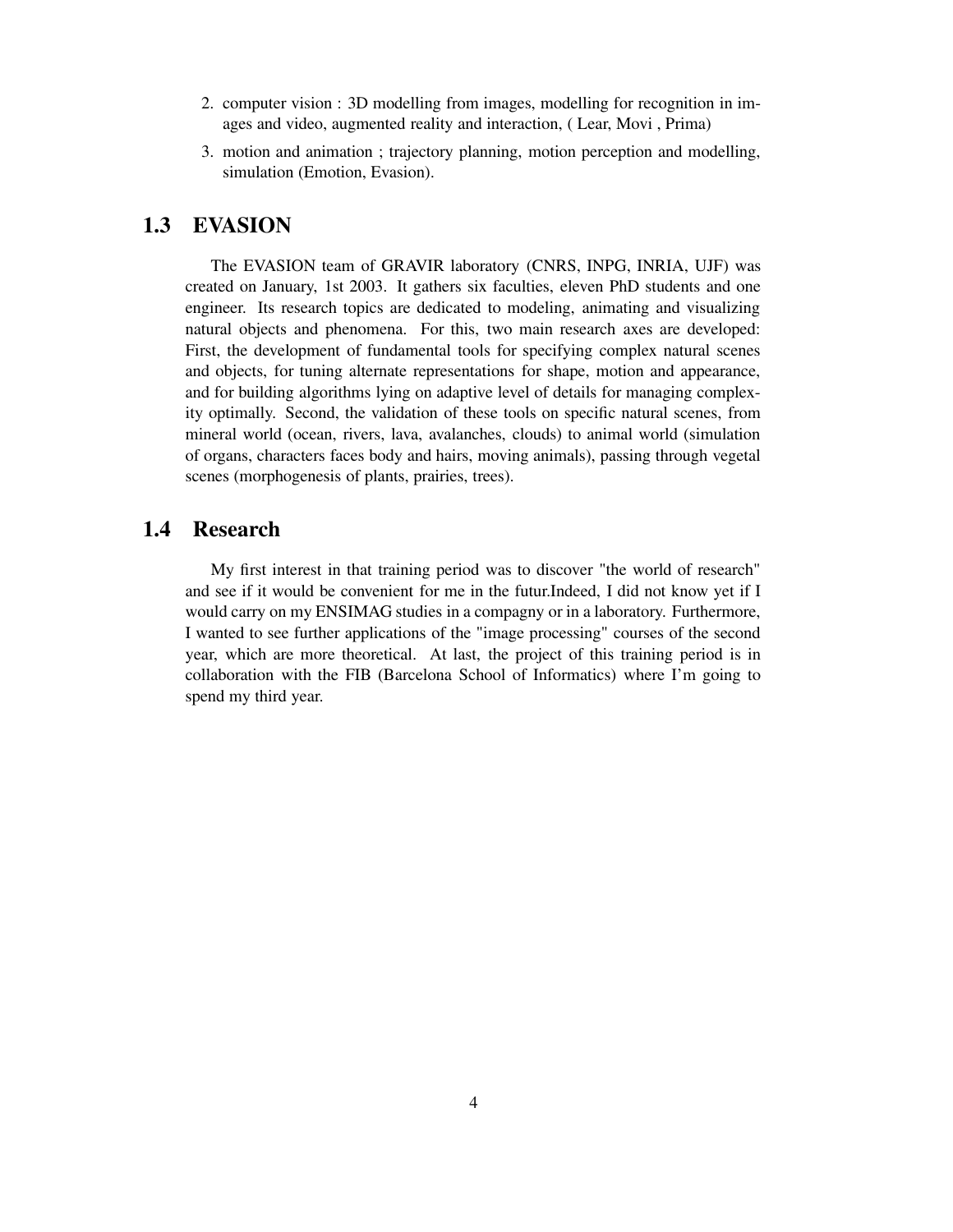# **The project**

#### **2.1 The global project : Repair of meshings**

The digitalization of real models (typically through 3D scanners) can turn out indistinct and generate geometric, combinatorial and topological errors. The method developed by Franck Hetroy in collaboration with the informatic department of the University of Cataluna in Barcelona (Pere Brunet, Carlos Andújar, Álvar Vinacua, Jordi Esteve) takes place in several stages :

- 1. Conversion from a data point set to a discrete membrane (set of face-connected voxels, with a thickness of 1 voxel).
- 2. Use of morphological operators on this membrane.
- 3. Detection of the obtained composants of voxels that modified the topology of the object.
- 4. Suggestion of these composants in a viewer : the user can select the sets to be kept.
- 5. Conversion of the result in a triangulated surface.

The FIB department had processed the first stage, by an incremental shrinking of a polygon of voxels, they obtain a closed discrete membrane [3]. By using a volumic approach, they have abolished the geometric and combinatorial errors.



Figure 2.1: Discrete membrane shrinking of the Utah teapot [3]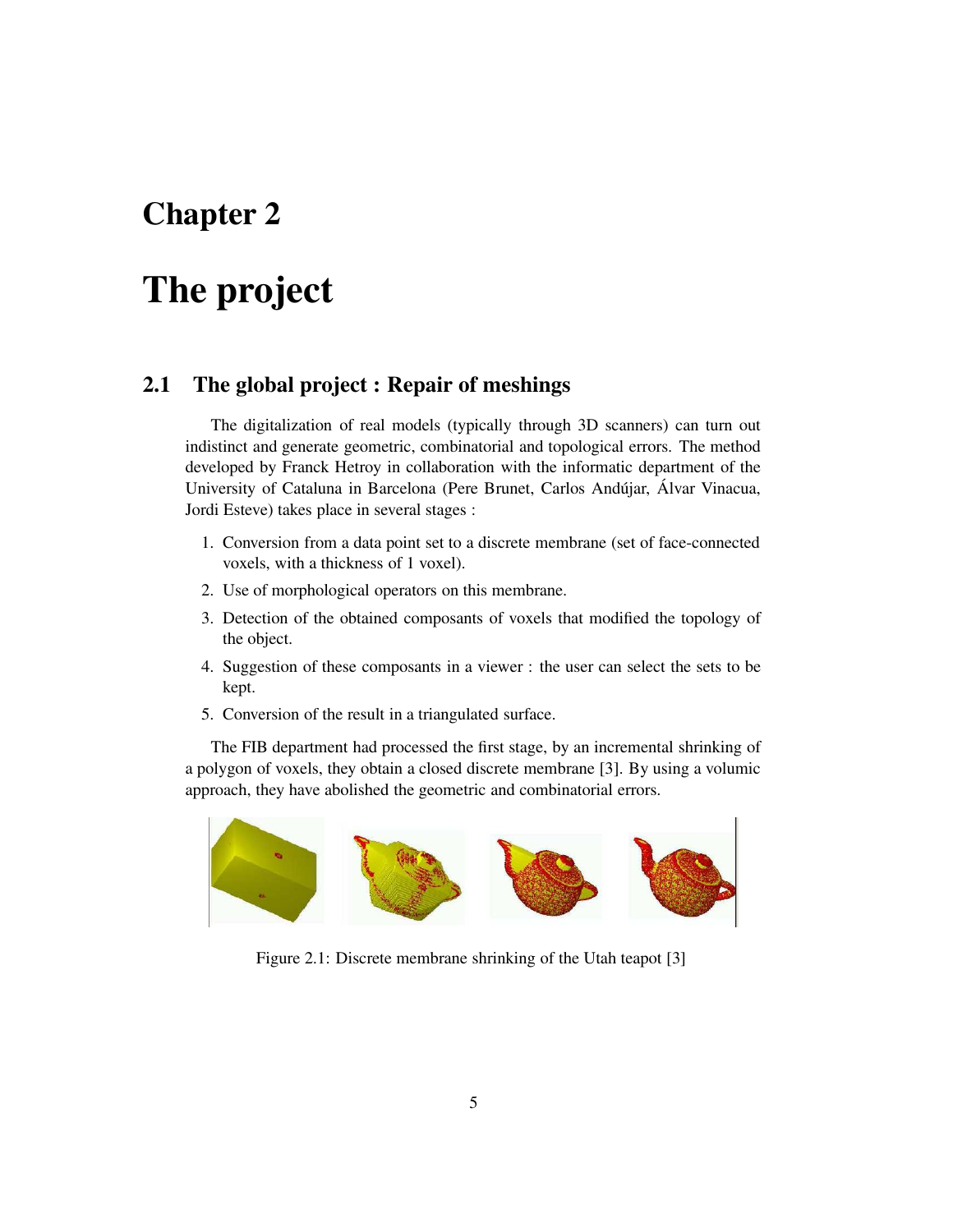#### **2.2 My contribution**

Based on the results of the FIB, my project was then to abolish the topological errors of the closed discrete membrane obtained, that is to say processing the stages 2, 3 and 4.

#### **2.2.1 Morphological operators**

The mathematical morphology is a theoretical model for digital images built upon lattice theory and topology. It is the foundation of morphological image processing, which is based on shift-invariant (translation invariant) operators based principally on Minkowski addition.

The basic morphological operators are :

- 1. erosion
- 2. dilation
- 3. opening
- 4. closing

An erosion delete all the surface-pixels connected to the outside, and on the contrary a dilation add pixels where outside is connected to the surface, as it can be seen in 2.2.



Figure 2.2: Morphological operators : erosion (left) and dilation (right)

Then, opening and closing are composition of erosion and delation. They are a basic workhorse of morphological noise removal, in 2D. Opening is an erosion followed by a dilation which removes small objects. And closing is a dilation followed by an opening which removes small holes. See 2.3.



Figure 2.3: Morphological operators : opening (left) and closing (right)

The idea was to adapt these operators (opening and closing) into 3D and use them in order to detect the topological defaults on the discrete membrane. To adapt them, the definition is the same, but "connected" means now "26-connected" (by faces, vertices and edges). Then after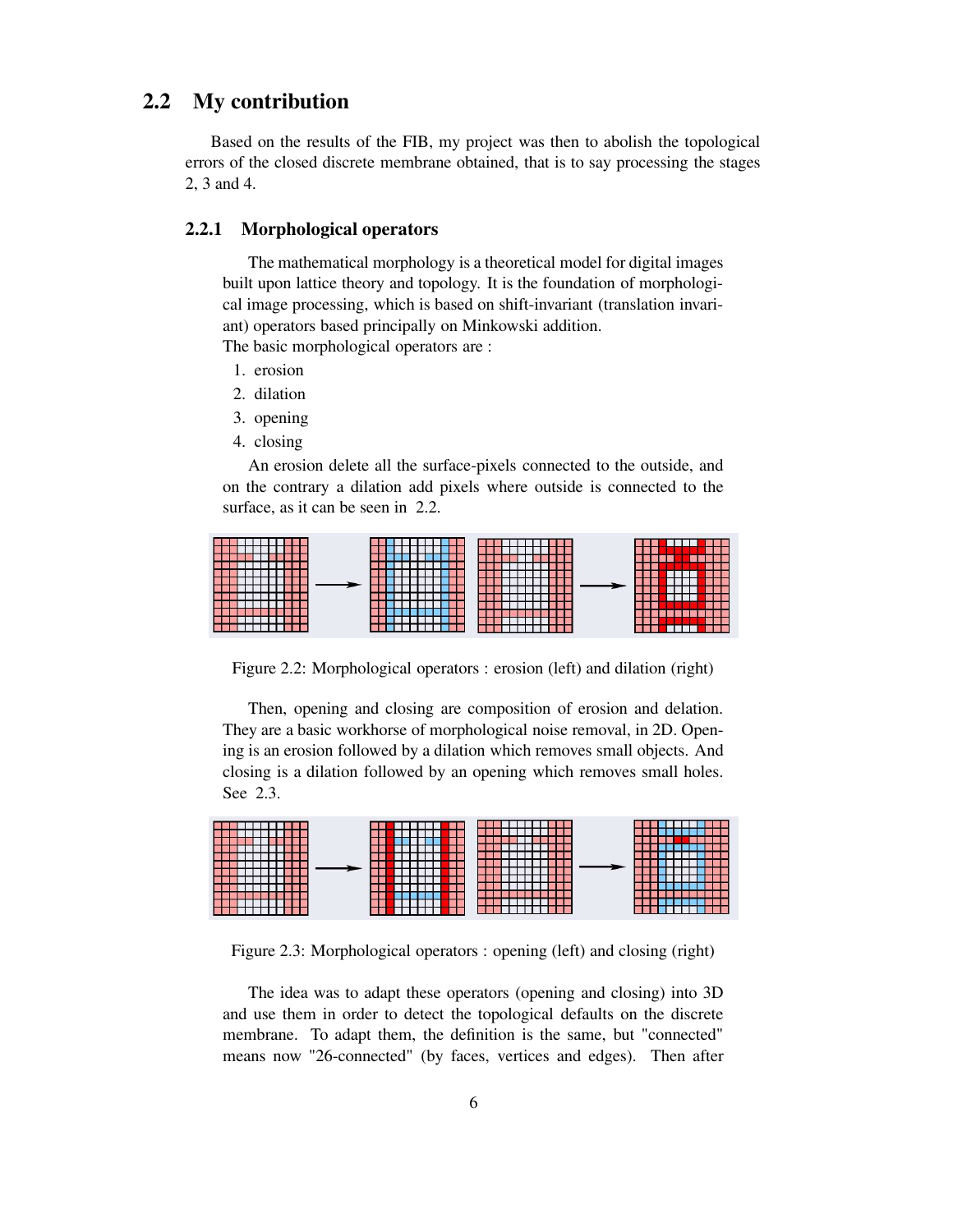defining an algorithm for each operator (with a choice of the number of iteration), they can be applied on our model, the discrete 3D membrane.



Figure 2.4: Results of one opening without topology control.

As seen in 2.4, one opening allowes us to suppress defaults (connection of the fisrt phalanx of the thumb, the last phalanx of the little finger and the ring finger and the little finger), but it also modifies the global aspect of the object (the phalanx are more rough).

#### **2.2.2 Detection of the sets that modified the topology of the object**

To avoid these shape modifications, only the sets of voxels given by the morphological operators that modify the topology, need to be kept. This topological change is figured by the use of the Euler characteristic

$$
\chi = b0 - b1 + b2 = n0 - n1 + n2 - n3
$$

with :

- $\bullet$  b0 = number of connected composants
- $\bullet$  b1 = number of tunnels
- $\bullet$  b2 = number of cavities
- $\bullet$  n0 = number of vertices of the discrete membrane
- $\bullet$  n1 = number of edges of the DM
- $n2$  = number of faces of the DM
- $n3$  = number of voxels of the DM Then this formula :

$$
\chi(A \cup B) = \chi(A) + \chi(B) - \chi(AnB)
$$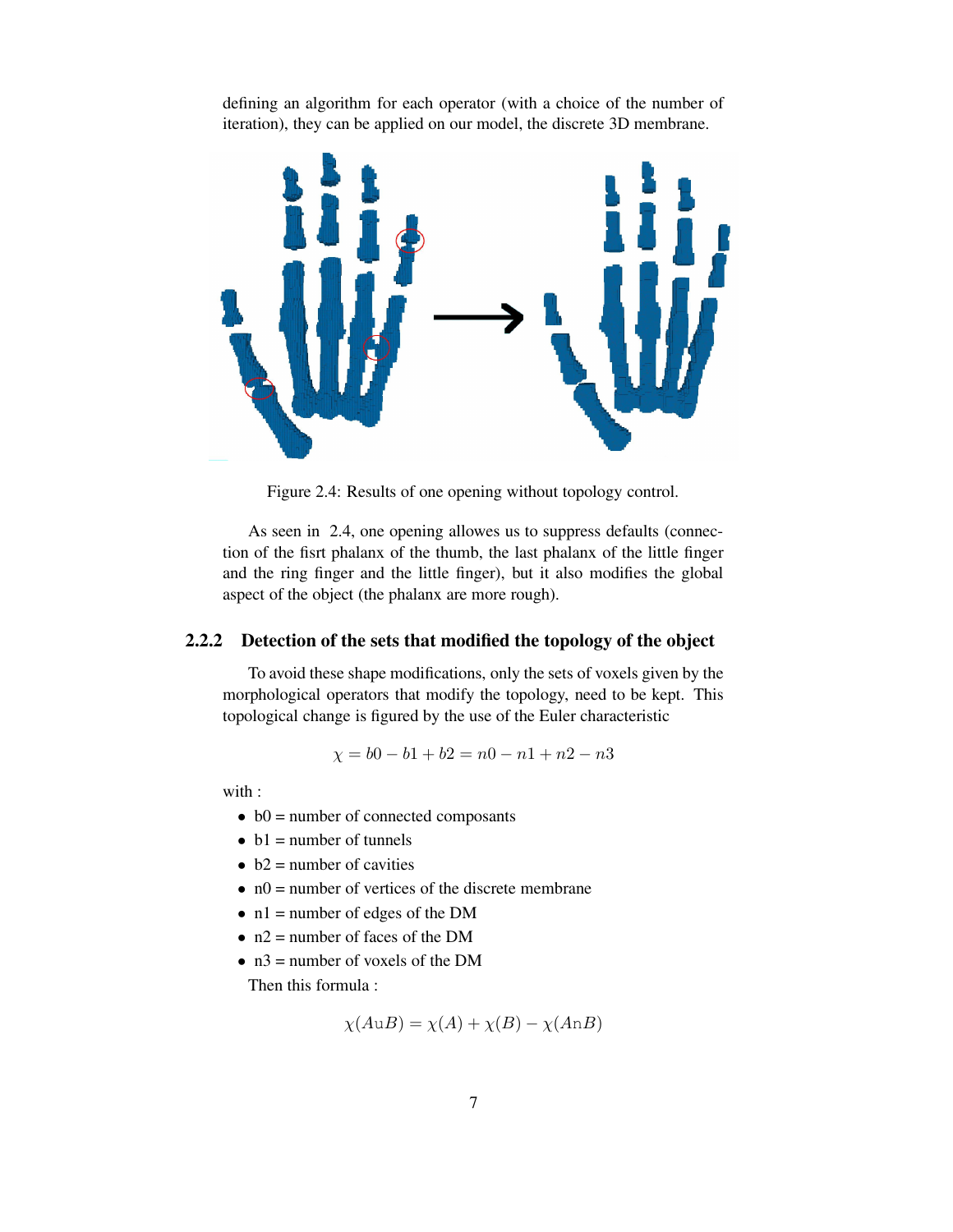allows us to calculate the Euler characteristic of the new membrane (after the addition or the deletion of one composant). Indeed the Euler characteristic of the initial DM (discrete membrane), of the intersection and of the voxels composant for each composant can be caculated easily . Then by comparing the initial and final Euler characteristic, we can decide to keep or not the composant. This treatment gives the result shown in figure 2.5, and we can see that the global shape of the object is kept.



Figure 2.5: Results of one opening with topology control.

#### **2.2.3 The 3D viewer and the user's selection**

We have now different sets of voxels, grouped in composants, to be added or to be deleted. But the complete addition or deletion of these sets does not give a satisfaying result. The choice by an "human eye" of the composants to be modified is necessary. As a consequence, I have added several functionnalities in an interface made by Franck Hetroy, wish allows to visualise 3D object :

- Launch of the morphological operators (opening and closing) on the model, with choice of the number of iterations.
- Colorisation of voxels in the object : in red, voxels to be deleted (result of an opening), in translucent green, voxels to be added (result of a closing) and in blue the voxels that do not change.
- Selection of the voxels composants : by a Shift+Left-click on a voxel, the user can select all the composant of this voxel.
- Addition of the selected composant(s) to the final membrane (for a closing)
- Deletion of the selected composant(s) to the final membrane (for an opening)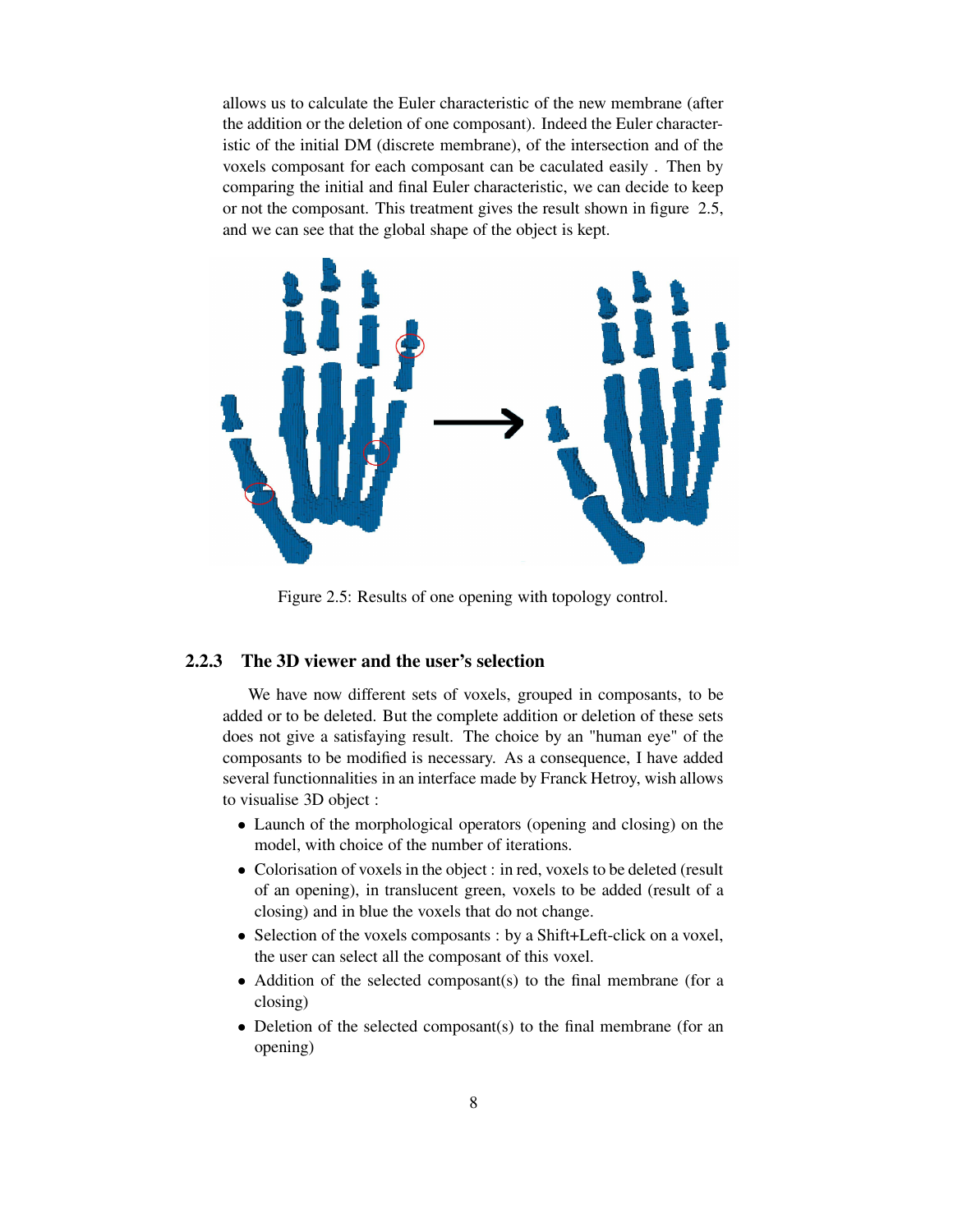• Finalization of the membrane : take into account the user's choices and delete (or add) the not selected composants (delete for closing and add for opening).

An exemple of this process can be seen on the next page : figure 2.6. First the user run the morphological operator once, then he selected the composant above the last phalanx of the little finger, he deleted it and then finalized the object. Finally, the selected composant is deleted, all the other composants of opening (in red) are kept and all the composants of closing (in green) are deleted.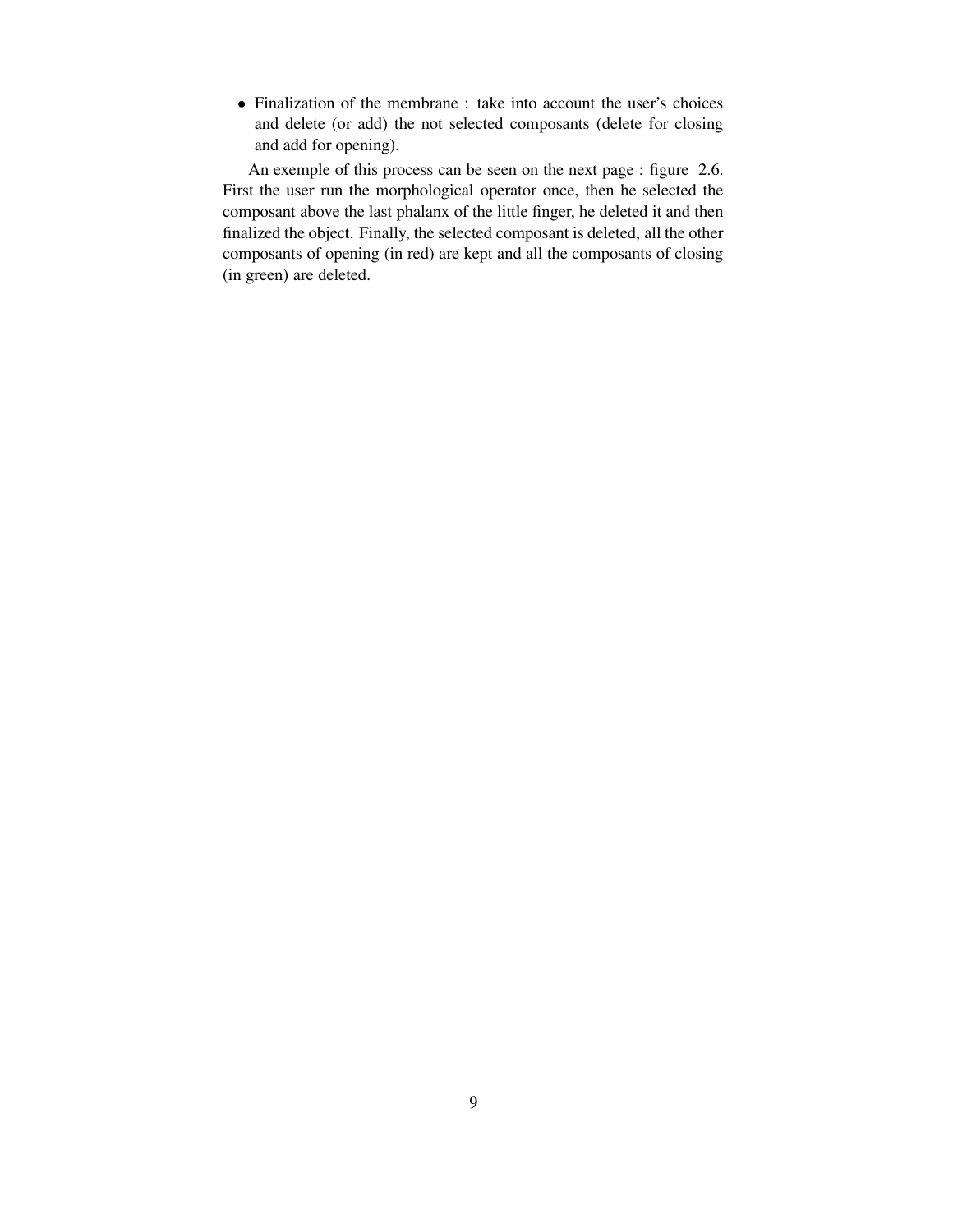

Figure 2.6: Results after one operation (opening+closing) (b), one selection (c), deletion (d) and finalization (e).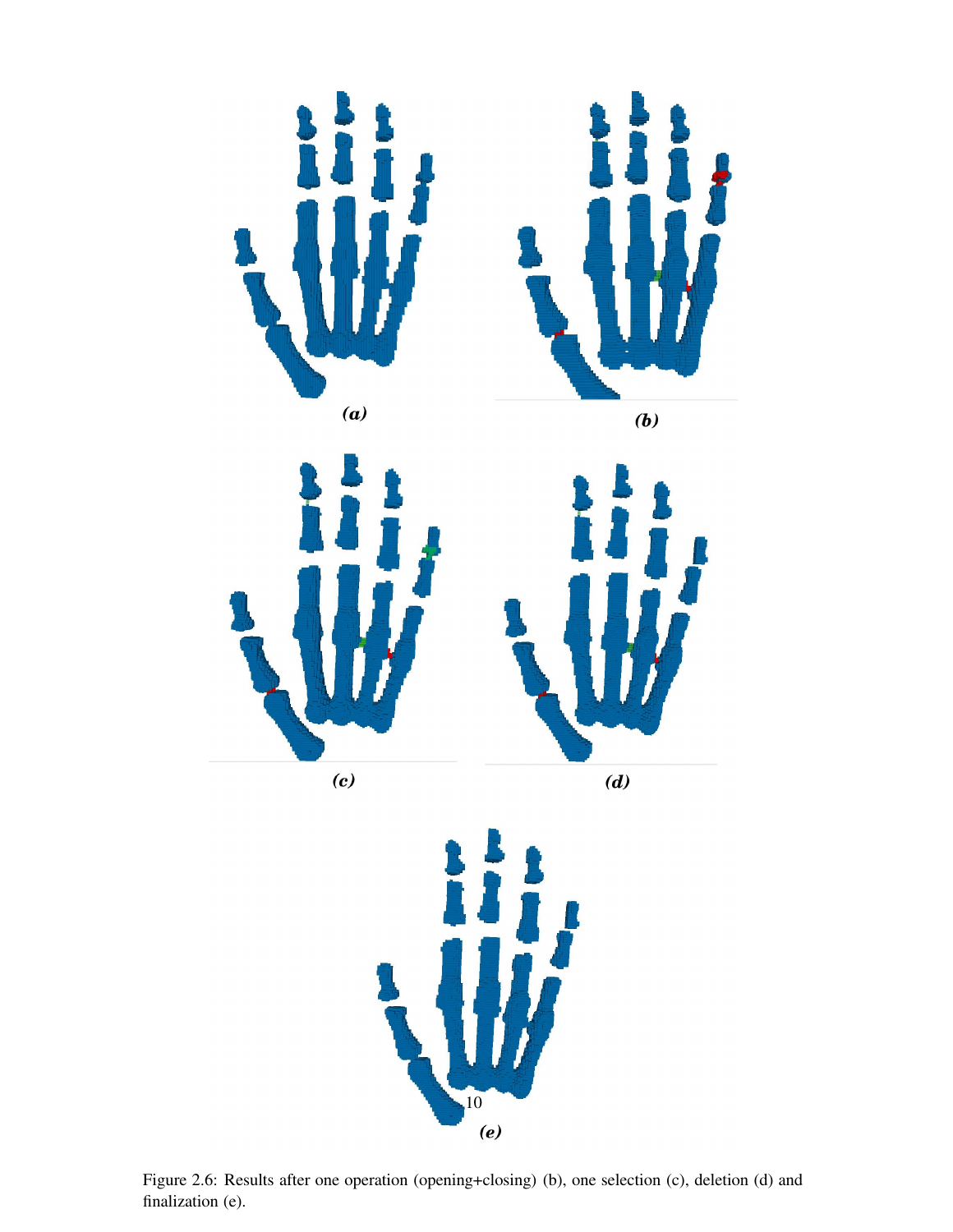#### **2.3 Work organisation, tools and methods**

This project is a part of a biggest one in a unknown field for me. As a consequence I first had to understand the whole project, acquired the basic competences in this field and assimilated the concepts. The first part of my job was then to read documentation on 3D objects, surface approximation, voxelisation, on mathematics and topology and to understand the code of the first step of the project.

In a second part, I have constructed my own structure in C++ to implement the morphological operators and tried to match optimally with the previous work. This structure is composed of several classes which dealt with the voxels sets, the connexity and the conversion between the different type of representation (like .off files).

In a third part, I had to use a 3D visualisation interface. As a consequence, I learnt about OpenGL and QGLViewer (based on QT) which are fundaments in the vision field. I had also to deal with CGAL, a very powerfull toolkit, but uneasy to use.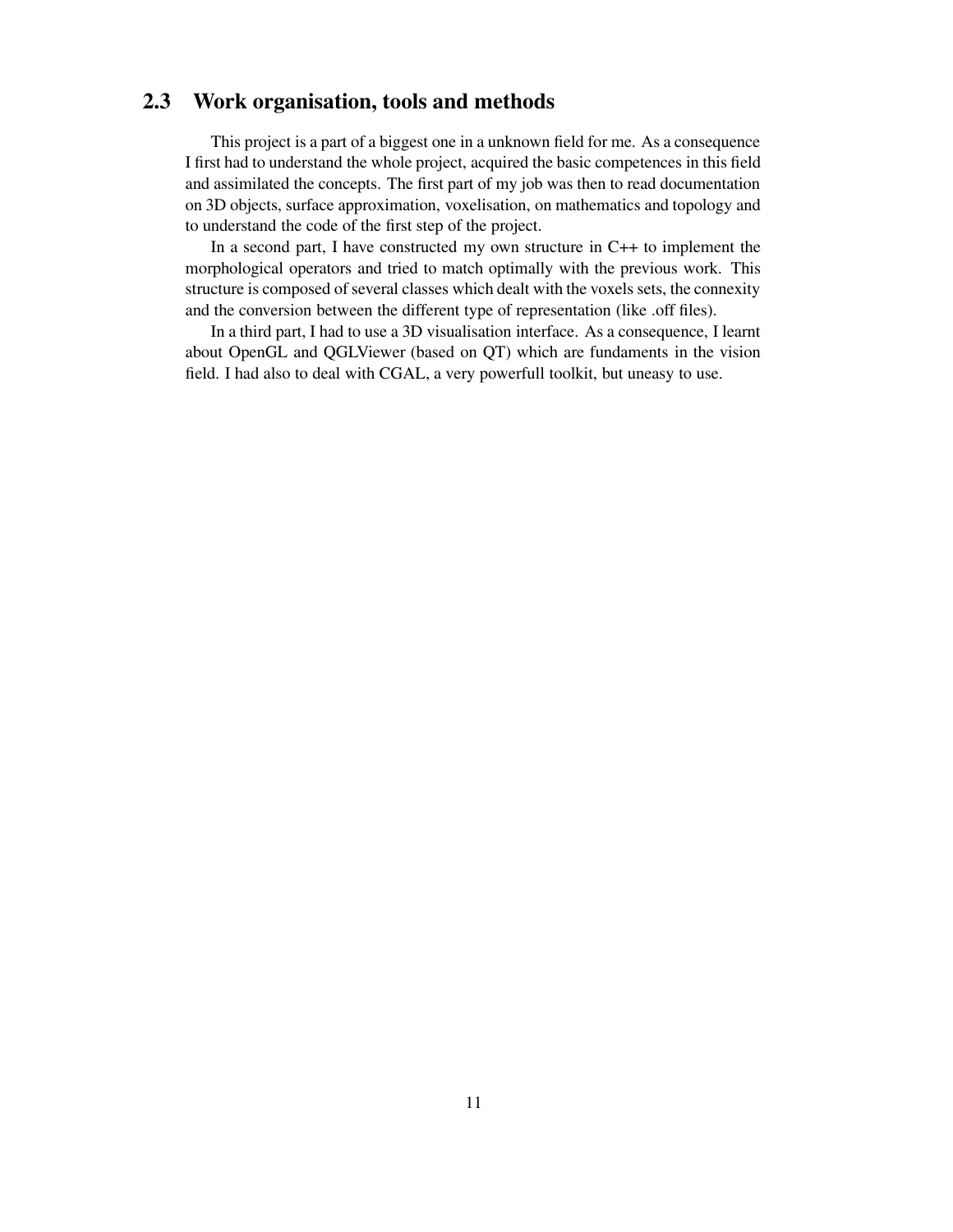### **Assessment**

#### **3.1 Results and limitations**

The results are quite satisfying: the algorithm detects well the default and do not change the global shape of the object. The computing time is reasonable for the application of the morphological operators.

But since a file conversion is needed, the time of computation became longer and it does not work for file of more than 1Mo. Furthermore, the hard use of CGAL leads to a long time of computation for the deletion of voxels' sets. Another limit is the need of the "human eye" to select the rigth components to be modified. Moreover, in the topologic choice of these components, sometimes several sets are needed to modify the topology all together, one by one they do not modify it, so they are not proposed by the interface.

#### **3.2 Interpersonal skills acquired**

This internship was a very rich experience. It allows me to applied the curses of "Image processing" in the case of 3D and in a practical way. I have also learnt the fundamental softwares needed in image field, like OpenGL and QGLViewer. Moreover I have increased my kowledge in topology.

In a more global point of view, I have learn both to include my self in a bigger project and to create my own structure from nothing. As a consequence, I needed to understand and integrate the concepts and the code of someone else and also add my own contribution by searching new solutions, and building my own constructions to lead to the good result.

Furthermore, I have learnt a lot of the research world, and about the "state of the art" in the visual field. Indeed, I had the chance to arrived in the laboratory when the researchers where preparing their articles for the SIGGRAPH conference (the more important conference in visual field). So I have seen some presentations of the overhangs in the field. Moreover, by discussing with some researchers, I have learnt more about informatic application and researches in images: application in medecine, informatic and physics applied to natural animal animation, coding on GPU (Graphical card), bases of the 3D reconstruction of object (with cameras and spotlight)...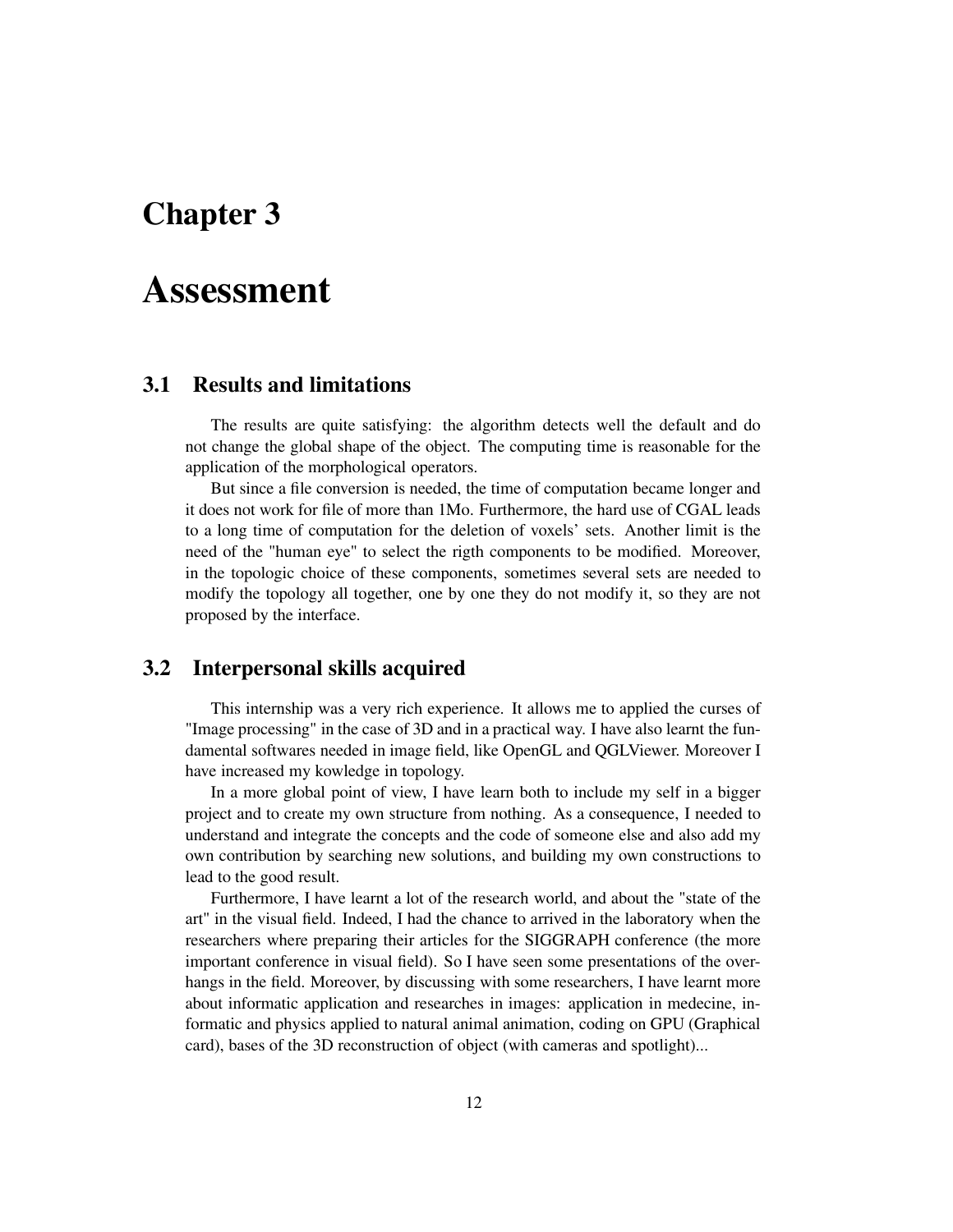# **Conclusion**

To conclude, this training period was very enriching, as much on theoretical and coding notions as on general knowledge about the field I am interested in. It was very pleasant to elaborate and built a whole project included in a bigger work with real and concreate results. I really want to grant my supervisor for his knowledge, his long-suffering, his kindness and his great ideas.